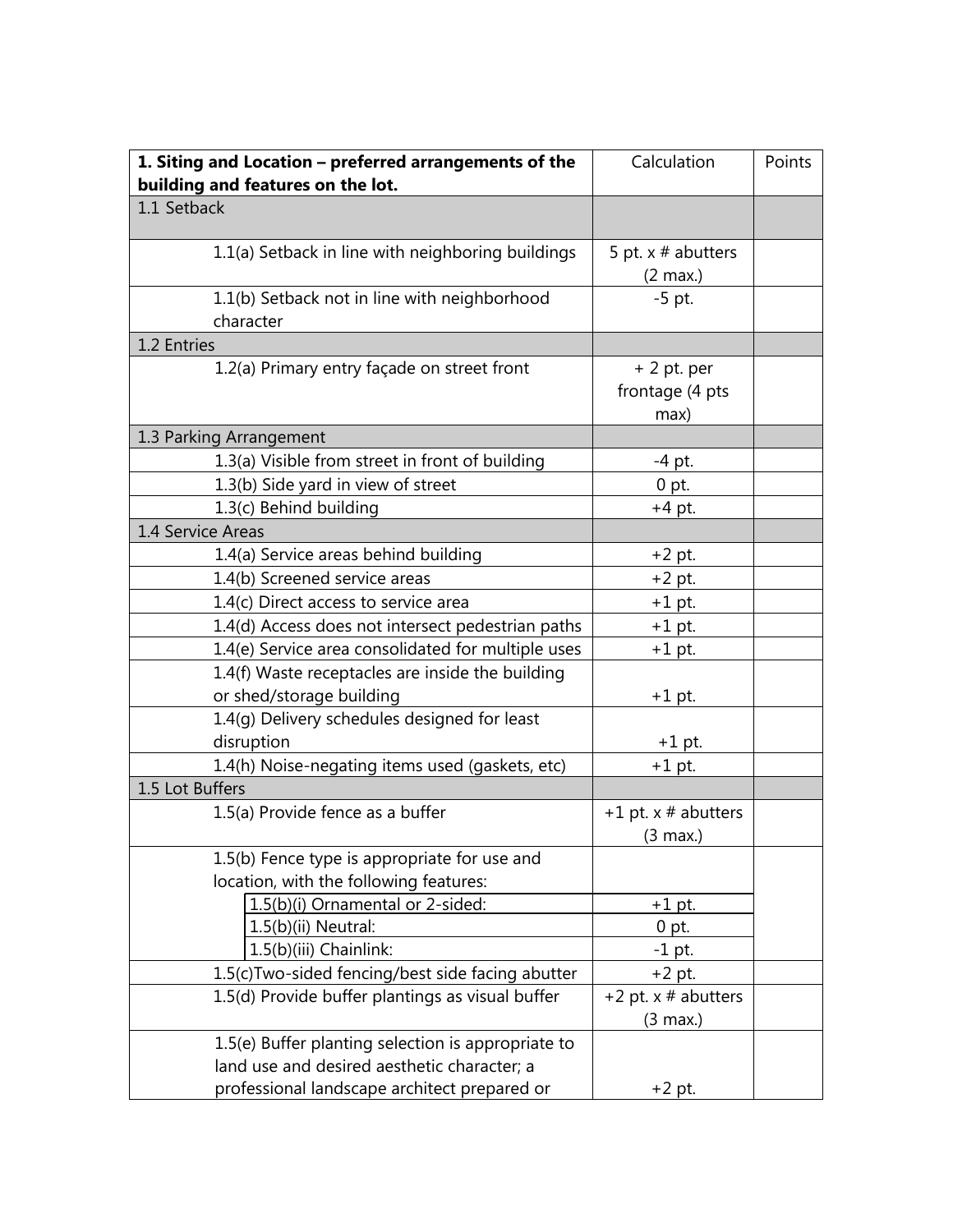| reviewed the plan.                                  |                     |  |
|-----------------------------------------------------|---------------------|--|
| 1.5(f) Buffer Planting species meets site           |                     |  |
| requirements, hardier, salt and drought tolerant    |                     |  |
| species; a professional landscape architect         |                     |  |
| prepared or reviewed the plan.                      | $+2$ pt.            |  |
| 1.6 Front Yard Landscape                            |                     |  |
| 1.6(a) Accessory Features (window box, planter,     | $+1$ pt.            |  |
| etc)                                                |                     |  |
| 1.6(b) Plant materials are appropriate for the      |                     |  |
| site/use/location; a professional landscape         | $+2$ pt.            |  |
| architect prepared or reviewed the plan.            |                     |  |
| 1.6(c)Tree selection is appropriate for             |                     |  |
| site/use/location                                   | $+1$ pt.            |  |
| 1.6(d) Hardscape feature other than sidewalk        | +1 pt. per type of  |  |
|                                                     | feature or feature  |  |
|                                                     | area (3 pt. max)    |  |
| 1.6(e) Public use feature                           | +2 pt. per type of  |  |
|                                                     | feature or feature  |  |
|                                                     | area (4 pt. max)    |  |
| 1.6(f) Public use green park area                   | +1 per feature      |  |
|                                                     | area (3 pt. max)    |  |
| 1.7 Pedestrian Design                               |                     |  |
| 1.7 Design incorporates clearly defined paths,      | $+2$ pt.            |  |
| pedestrian design elements, features.               |                     |  |
| 1.8 Sidewalks                                       |                     |  |
| 1.8 (a) Width:                                      |                     |  |
| 1.8(a)(i) Neutral option: 5ft (required)            | $0$ pt.             |  |
| 1.8(a)(ii) Better option: 5 $\frac{1}{2}$ ft to 8ft | $+1$ pt.            |  |
| 1.8(a)(iii) Best option: more than 8 ft to          |                     |  |
| accommodate outside seating, etc.                   | +4 pt.              |  |
| 1.8(b) Sidewalk location include plazas, sitting    | +2 pt. per type of  |  |
| areas, outdoor cafes, mini-parks, etc.              | feature (4 pt. max) |  |
| 1.8(c) Separation between sidewalk or public        | $+2$ pt.            |  |
| space and the roadway                               |                     |  |
| 1.8(d) Safety and traffic calming measures          | $+1$ pt.            |  |
| included                                            |                     |  |
| 1.8(e) Sidewalk Material (choose 1)                 |                     |  |
| 1.8(d)(i) Standard asphalt                          | $0$ pt.             |  |
| 1.8(d)(i) Pervious pavement w/signage               | $+1$ pt.            |  |
| 1.8(d)(ii) Stamped and/or colored concrete          | $0$ pt.             |  |
| 1.8(d)(iii) Unit Pavers(brick, stone, etc)          | $+2$ pt.            |  |
| 1.9 Lighting                                        |                     |  |
| 1.9(a) Fixture Style                                |                     |  |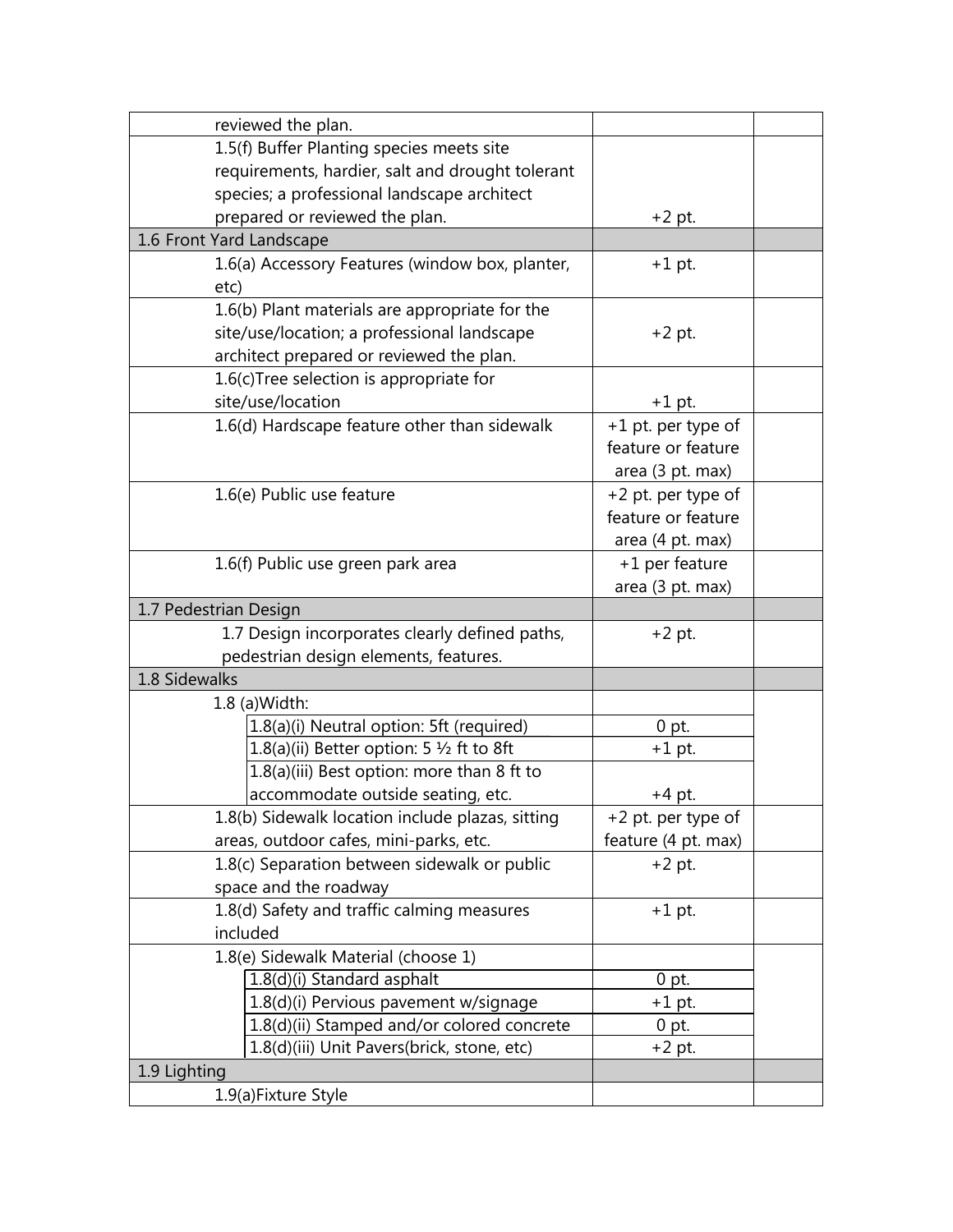|       | 1.9(a)(i) Preferred option: Architecturally       |                     |  |
|-------|---------------------------------------------------|---------------------|--|
|       | high quality fixtures                             | $+5$ pt.            |  |
|       | 1.9(a)(ii)Neutral option: Basic fixtures          | $0$ pt.             |  |
|       | 1.9(a)(iii) Least preferred option:               |                     |  |
|       | Institutional-style fixtures                      | $-5$ pt.            |  |
|       | 1.9(b) Fixture & bulb styles coordinate           | $+3$ pt.            |  |
|       | throughout entire site                            |                     |  |
|       | 1.10 Riverfront and Lakefront Features            |                     |  |
|       | 1.10(a) Public easement is provided               | $+10$ pt.           |  |
|       | 1.10(b) Building has second "front" facing water  | $+5pt.$             |  |
|       | 1.10(c) Provide public use features               | +2 each type of     |  |
|       |                                                   | feature (4 pt. max) |  |
|       | 1.10(d) Visual screening of parking, service from | $+3$ pt.            |  |
| water |                                                   |                     |  |
|       |                                                   | sub total:          |  |

| 2. Building Form                                                                                                   | Calculation                               | Points: |
|--------------------------------------------------------------------------------------------------------------------|-------------------------------------------|---------|
| 2.1 Building Height                                                                                                |                                           |         |
| 2.1(a) Height within $+/-$ 5 feet of neighborhood<br>average                                                       | +2 pt. $x \#$ abutters<br>(4 pt. max)     |         |
| 2.1(b) Height exceeds neighborhood average by<br>one story or more (or height limit ordinance)                     | $-5 \times #$ stories                     |         |
| 2.1(c) Height less than neighborhood average by<br>one story or more                                               | $-5 \times #$ stories                     |         |
| 2.2 Primary Façade                                                                                                 |                                           |         |
| 2.2(a) % Frontage occupied by building equals<br>neighborhood average                                              | +2 pt. $x \#$ abutters<br>(4 pt. max)     |         |
| 2.2(b) Primary face provides friendly pedestrian<br>environment with recessed walkways, etc.                       | +1 pt. per type of<br>feature (3 pt. max) |         |
| 2.2(c) Window placement (fenestration) reflects<br>neighborhood proportion of window openings.                     | +2 pt. per properly<br>designed wall      |         |
| 2.2(d) Plan complexity includes enhancements to<br>vertical dimensions (overhangs, step-backs, etc)                | +1 pt. per type of<br>feature (3 pt. max) |         |
| 2.2(e) Excessive repetition of identical building<br>designs (one design repeated more than once<br>every 5 units) | $-5$ pts.                                 |         |
| 2.2(f) Blank walls discouraged                                                                                     | -3 pt $x \neq 0$ blank<br>walls           |         |
| 2.2(g) Welcoming entry                                                                                             | $+1$ pt.                                  |         |
| 2.2(h) Entry door enhancement (pediment,<br>sidelights, etc)                                                       | +1 pt. per type of<br>feature             |         |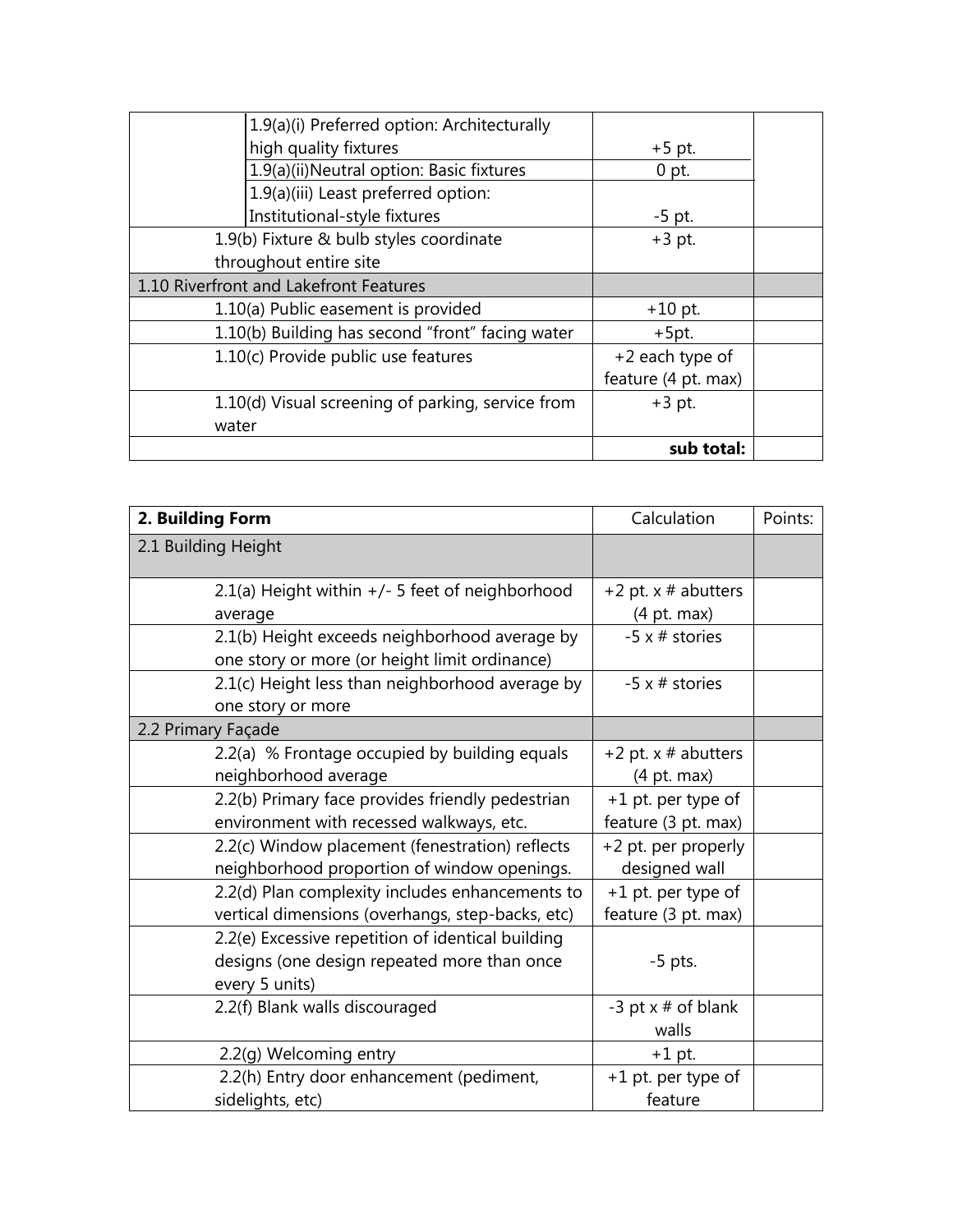| 2.3 Roof Form                                   |            |  |
|-------------------------------------------------|------------|--|
| 2.3(a) Flat or pitches roof thoughtfully chosen | $+3$ pt.   |  |
| depending on character of the neighborhood      |            |  |
| 2.3(b) Long roof lines are broken up by change  | $+5$ pt    |  |
| in ridge line, dormers, etc.                    |            |  |
| 2.3(c) Large, blank, unbroken roof planes       | $-3$ pt.   |  |
|                                                 | sub total: |  |

| <b>3. Building Details</b>                          | Calculation         | Points: |
|-----------------------------------------------------|---------------------|---------|
| 3.1 Roof Details                                    |                     |         |
| 3.1(a)Roof edge treatment/cornice                   | +2 pt. per side     |         |
| 3.1(b) Exterior rail/balustrade                     | $+3$ pt.            |         |
| 3.1(c) Roof-mounted HVAC and other utilities        | $+3$ pt.            |         |
| are not visible from public view                    |                     |         |
| 3.1(d) Roof-mounted HVAC and other utilities        | $+3$ pt.            |         |
| have noise-suppression systems                      |                     |         |
| 3.1(e) Copper                                       | $+3$ pt.            |         |
| 3.1(f) Heat island reduction                        |                     |         |
| 3.1(f)(i) Green roof                                | $+5$ pt.            |         |
| 3.1(f)(ii) Reflective white membrane roof           | $+3$ pt.            |         |
| 3.2 Window Features                                 |                     |         |
| 3.2(a) Vertical proportion of window openings       |                     |         |
| matches abutter. Conditional: All upper story       | $+5$ pt.            |         |
| windows are at least 3-5 horizontal/vertical ratio  |                     |         |
| 3.2(b) Visual interest: lintels or transoms, as     | $+1$ pt.            |         |
| appropriate                                         |                     |         |
| 3.2(c) Shutters if appropriate                      | $+1$ pt.            |         |
| 3.2(d) Commercial display windows have              | +1 pt. each type of |         |
| pedestrian-scale elements and features              | feature             |         |
| 3.2(e) Bay windows, window hoods, etc.              | +1 each type of     |         |
|                                                     | feature             |         |
| 3.3 Other Architectural Elements, Where Appropriate |                     |         |
| 3.3(a) Substantial trim                             | trim width (inches) |         |
| 3.3(b) Decorative woodwork                          | $+1$ pt.            |         |
| 3.3(c) High quality exterior doors                  | $+1$ pt.            |         |
| 3.3(d) Overhanging Marquees                         | $+2$ pt.            |         |
| 3.3(e) Corbels & other masonry design elements      | +1 pt. each type of |         |
|                                                     | feature             |         |
| 3.3(f) Horizontal elements                          | +1 pt. each type of |         |
|                                                     | feature             |         |
| $3.3(q)$ Frieze                                     | $+1$ pt.            |         |
| 3.3(h) Accessory buildings harmonize with main      | $+1$ pt.            |         |
| building                                            |                     |         |